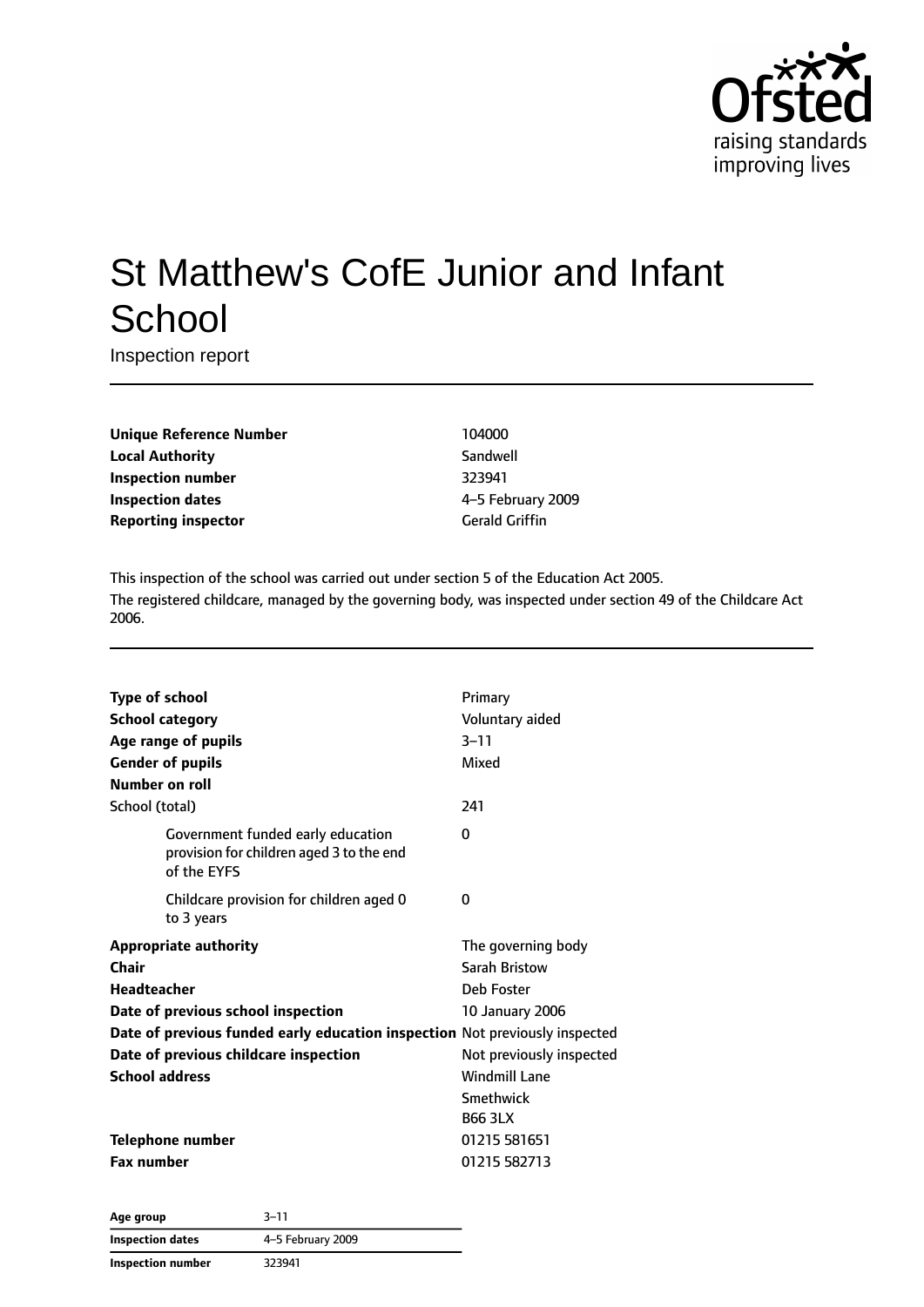.

<sup>©</sup> Crown copyright 2009

Website: www.ofsted.gov.uk

This document may be reproduced in whole or in part for non-commercial educational purposes, provided that the information quoted is reproduced without adaptation and the source and date of publication are stated.

Further copies of this report are obtainable from the school. Under the Education Act 2005, the school must provide a copy of this report free of charge to certain categories of people. A charge not exceeding the full cost of reproduction may be made for any other copies supplied.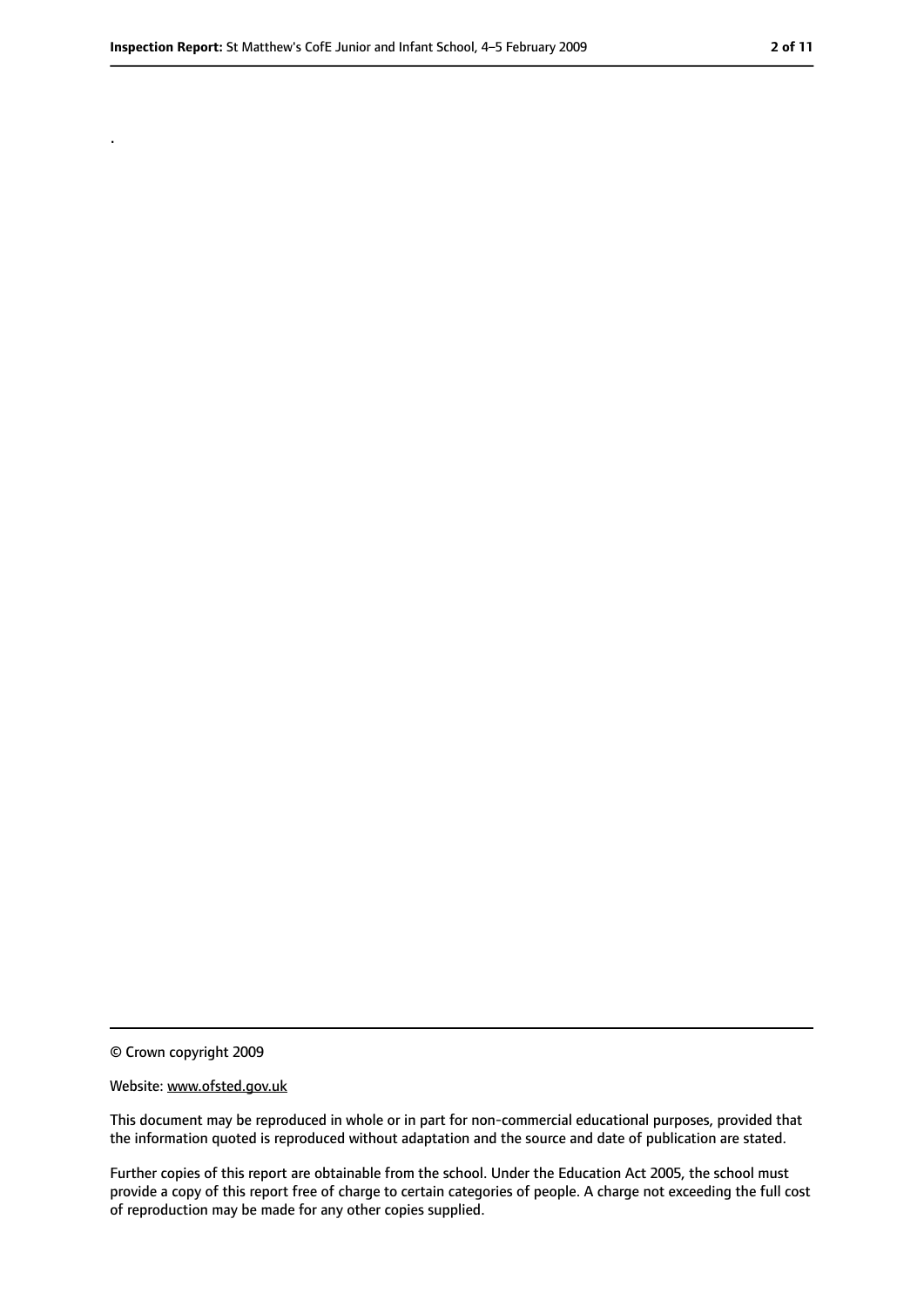# **Introduction**

The inspection was carried out by two Additional Inspectors.

## **Description of the school**

St Matthew's is an average size primary school. Pupils come from a relatively disadvantaged background and the percentage of pupils eligible for free school meals is above the national average. One third of pupils are from White British families and the same proportion have Caribbean heritage. The proportion of pupils with learning difficulties and/or disabilities is above the national average. Pupil mobility is high, with a large number of pupils joining or leaving the school at times other than the start of the academic year. The proportion of pupils who do not speak English as their first language at home is above the national average and half of them are the early stages of learning English. The school's Early Years Foundation Stage provision comprises a Nursery with part-time and full-time places and a Reception class. The headteacher has been in post for four terms.

## **Key for inspection grades**

| Grade 1 | Outstanding  |
|---------|--------------|
| Grade 2 | Good         |
| Grade 3 | Satisfactory |
| Grade 4 | Inadequate   |
|         |              |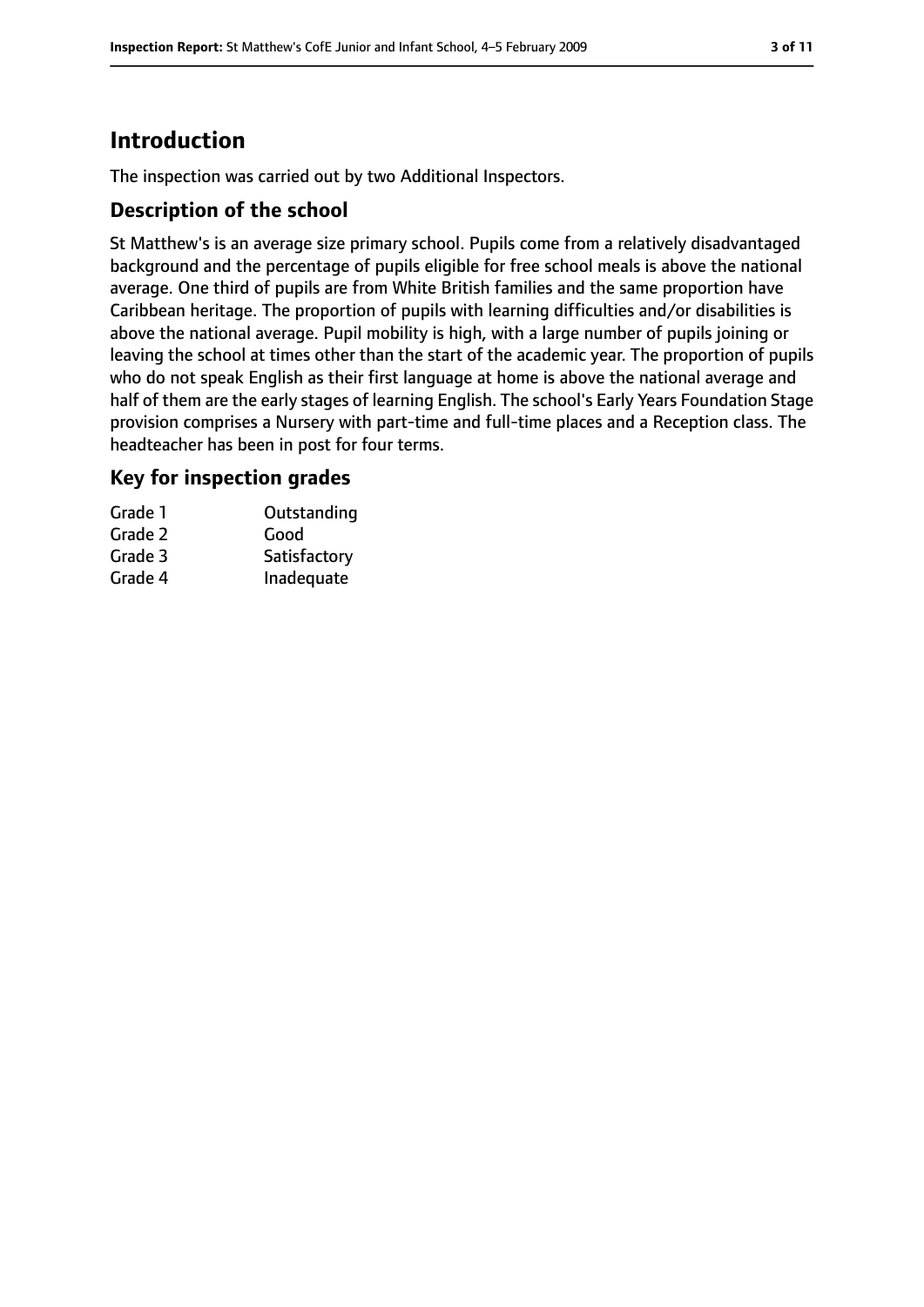# **Overall effectiveness of the school**

#### **Grade: 3**

St Matthew's is a satisfactory school. Although standards are very low, pupils' achievement is satisfactory. The progress of children in the Nursery and Reception classes is also satisfactory. The school is fast improving under the good leadership of the headteacher, whose unrelenting drive to raise standards, especially in English and mathematics, is shared enthusiastically by staff. As a result, the school has successfully tackled its recent history of underachievement and weak teaching. Progress is accelerating and standards are rising as pupils catch up on missed work.

Pupils' positive attitudes reflect these improvements and their personal development is good. They thoroughly enjoy all that the school offers, especially their success in lessons. Pupils feel very safe in school and take great care to ensure the safety of others. They behave well and are polite to each other and to adults and are growing into mature young people.

Teaching is satisfactory overall but there are many signs that it is improving. Teachers share lesson objectives well so that pupils know exactly what they need to do to succeed. Pupils find their work interesting and relevant and they are keen to learn. In most lessons, pupils are stretched by their work but occasionally the level of challenge drops and their progress slows. This happens, for example, when the teacher talks for too long and pupils' learning becomes too passive. The satisfactory curriculum supports pupils' personal development well, for example through lively assemblies. Children in the Early Years Foundation Stage have a good range of indoor learning resources but those outdoors are not sufficient to ensure good progress in all aspects of their learning. Pupils receive a good standard of care. They can confidently share their problems with an adult, knowing their concerns will be quickly and effectively resolved. Pupils with learning difficulties and those who do not speak English as their first language at home receive sympathetic and effective support. The school uses a wide range of outside agencies well to support pupils' welfare and learning. Pupils have a good understanding of how to improve their work. They are less clear about the targets they are expected to reach by the end of the year. This meansthey are unable to take enough responsibility for their own learning and care, guidance and support overall is satisfactory.

Parents are overwhelmingly supportive of the school. Typically, one parent wrote, 'I am very happy with the progress my child is making. The school has a happy, welcoming atmosphere.' Another said, 'There is a commitment from all staff to ensure top standards for all pupils regardless of background.'

The headteacher receives able support from her deputy headteacher. Leadership and management overall is satisfactory because some middle leaders are new in post and are not yet taking full responsibility for standards and improvements in the areas for which they are accountable. This, together with the recent record of improvements, shows the school has a satisfactory capacity to become better.

## **Effectiveness of the Early Years Foundation Stage**

#### **Grade: 3**

Children really enjoy learning in the safe and lively atmosphere in the Nursery and Reception. Children enter the Nursery with skills and experiences well below those expected for their age. Although they reach levels below the national average by the time they start Year 1, they make satisfactory progress. Children's personal development is good. They behave well, readily take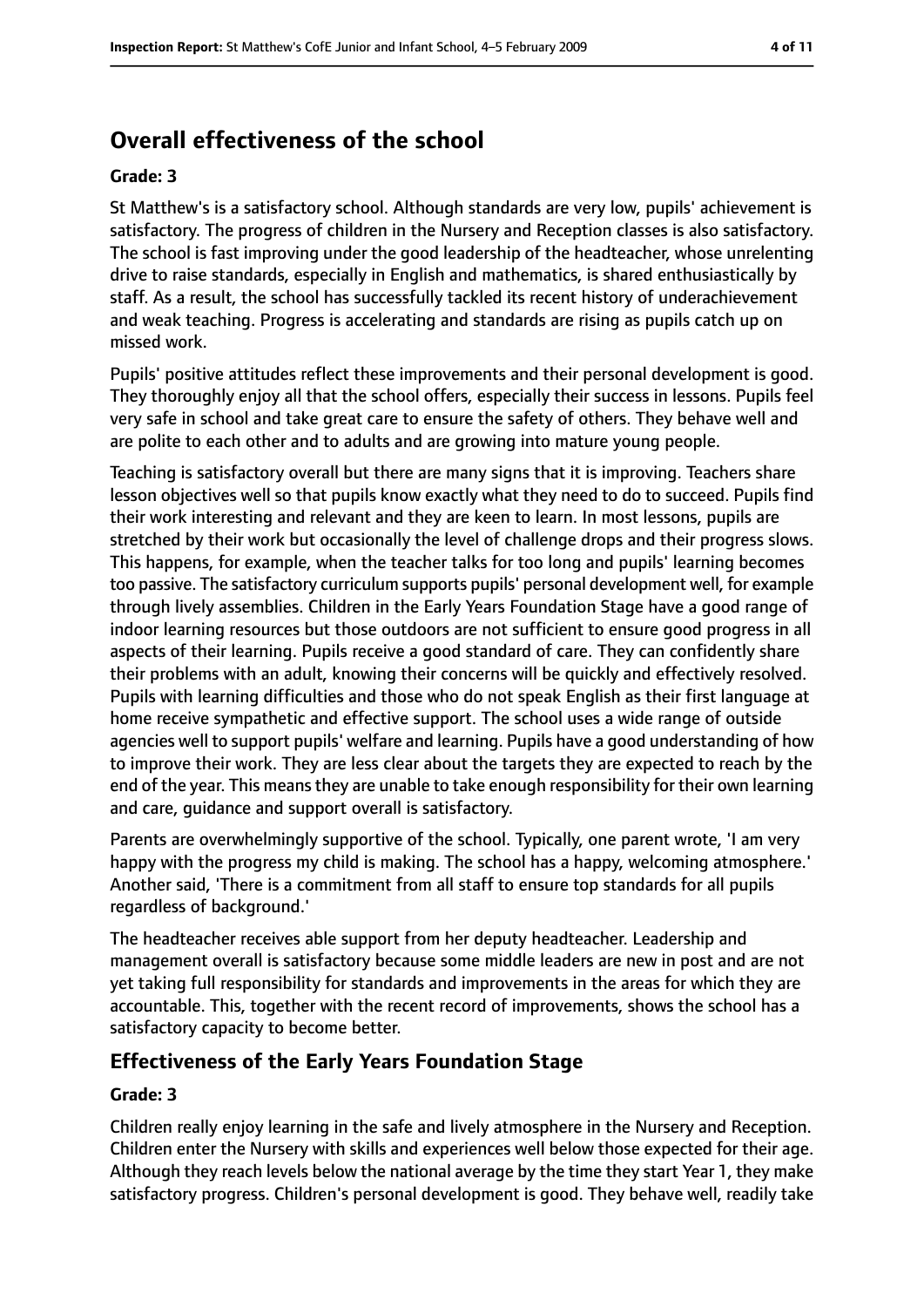turns and share toys and learning materials. Children are keen to take responsibility, for example by registering themselves as present. Children are very well cared for and the warm supportive relationships with adults help them to feel confident and safe. Parents appreciate the measures taken that enable children to settle quickly into school routines and the regular updates they receive about their child's progress.

Teachers plan a good range of exciting indoor activities that promote children's learning well. There is appropriate emphasis on developing children'slanguage and numberskills. For example, the children's speaking and calculating skills are developed well in the supermarket role-play area. Children have ready access to the secure outdoor area and many choose to work there. Here, learning is satisfactory rather than good because the outside area is under resourced and does not offer the same level of challenge as indoors. It caters for children's physical development well but other aspects of learning, such as reading, writing and calculating, are less well provided for. Staff use regular assessment effectively to plan the next steps in children's learning.

Leadership and management is satisfactory. Planning does not always take sufficient account of the shortfalls in outdoor resources. Staff receive regular training to update their Early Years Foundation Stage teaching skills.

## **What the school should do to improve further**

- Raise standards, especially in English and mathematics, by ensuring pupils are challenged well throughout their lessons so that they make better progress.
- Improve resources for children in the Early Years Foundation Stage to enable them to make good progress in the outdoor learning area.
- Inform pupils of the targets they are to reach by the end of the year so that they can measure their progress towards them and take more responsibility for their learning.
- Ensure middle leaders take full responsibility for standards and improvements in the areas for which they are accountable.

A small proportion of the schools whose effectiveness is judged satisfactory but which have areas of underperformance will receive a monitoring visit by an Ofsted inspector before their next section 5 inspection.

# **Achievement and standards**

#### **Grade: 3**

Pupils' achievement, including for those with learning difficulties, is satisfactory. Children's skills and experiences on entry to the Nursery are well below those expected for their age. The children make satisfactory progress overall, in the Nursery and Reception classes to reach below average standards by the time they start Year 1. Pupil progress is satisfactory overall in Years 1 to 5 and is accelerating. Progress is good in Year 6. Standards are rising rapidly; however, they are well below average in English and mathematics because pupils are catching up on work missed from previous years.

Standards in English are rising because pupils' use of vocabulary to express their views is rapidly improving. The many opportunities for pupils to talk to each other in lessons are helping them construct interesting sentences. However, there are not enough opportunities for pupils to put their ideas down on paper in longer pieces of writing. The appealing new library books are used well and are making an important contribution to the improvement in standards of reading. There have been good gains in mathematics. Pupils' skills in drawing and interpreting graphs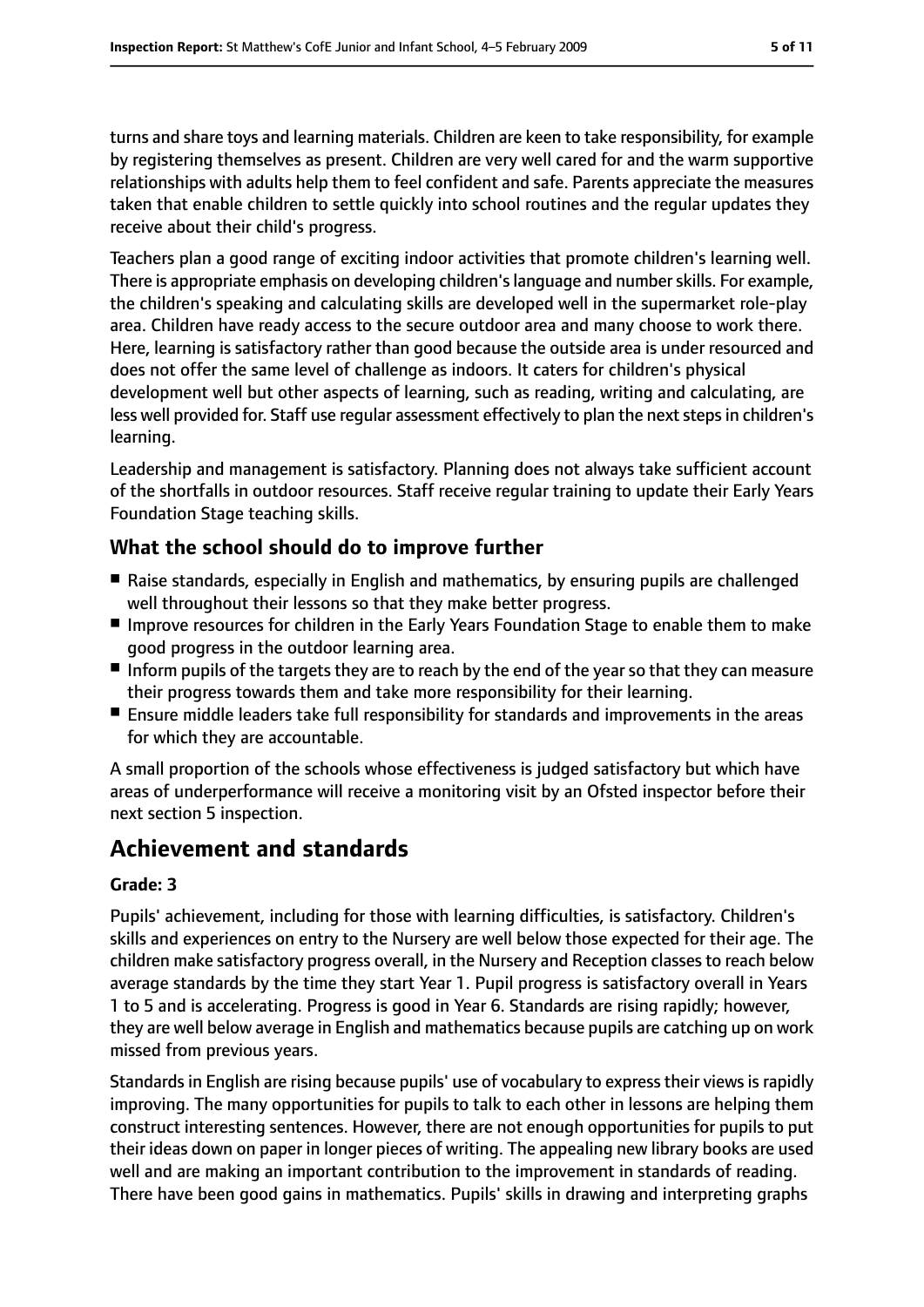are now broadly average, as is their speed of mental calculations. Using their knowledge of number to solve mathematical problems remains a weakness for many pupils. Standards are broadly average in science and in information and communication technology.

# **Personal development and well-being**

#### **Grade: 2**

Pupil's spiritual, moral, social and cultural development is good. They reflect maturely on their feelings. Pupils' clear understanding of right and wrong underpins their good behaviour, although occasionally they become restless when the teacher talks for too long. Pupils work well in groups and readily help each other. They are keen to share each other's customs and religious festivals, which means they have a well-developed understanding of the diversity of British culture.

Pupils have a clear understanding of how to maintain a healthy lifestyle and most try their best to eat healthy food and take plenty of exercise. Pupils are very safe because the school deals quickly and effectively with the very rare cases of bullying. Pupils know how to keep themselves safe when crossing the road but are less clear about how to keep themselvessafe on the internet. Pupils are keen to take responsibility in school as monitors or as members of the school council. They are proud of the way they have helped the school improve the lunches and playground facilities. They collect generously for charity and are starting to participate in more local events. Pupils enjoy all aspects of school, especially the praise they receive for high quality work, and the good attendance of most pupils reflects this. However, attendance overall is satisfactory rather than good because a small but significant number of pupils take long holidays in term time. Although standards are low, pupils' positive attitudes and their many opportunities to work in teams and to undertake enterprise means their preparation for secondary school and future employment is satisfactory.

# **Quality of provision**

## **Teaching and learning**

#### **Grade: 3**

Relationships in lessons are positive and pupils are keen to learn. Teachers make good use of computers and other resources to engage pupils and this adds to their enjoyment of learning. Teachers use assessments well to plan work that matches the needs of pupils and this is helping to accelerate progress. Sometimes, progress slows when the teacher takes too long to explain tasks or when pupils are not given enough time to work things out for themselves. Teaching assistants make a valuable contribution to learning, especially for pupils with learning difficulties and those who do not speak English as their first language at home. For example, before science lessons begin, they ensure pupils know the meaning of technical words they will encounter in class.

#### **Curriculum and other activities**

#### **Grade: 3**

The curriculum provides good support for pupils' personal development through, for example, health and physical education lessons. The school's efforts to make the curriculum more appealing and relevant are showing signs of success, especially for the boys. Their rate of progress has quickened markedly because they find their work interesting and engaging. Many of the school's computers are old and this means pupils are not always able to use up-to-date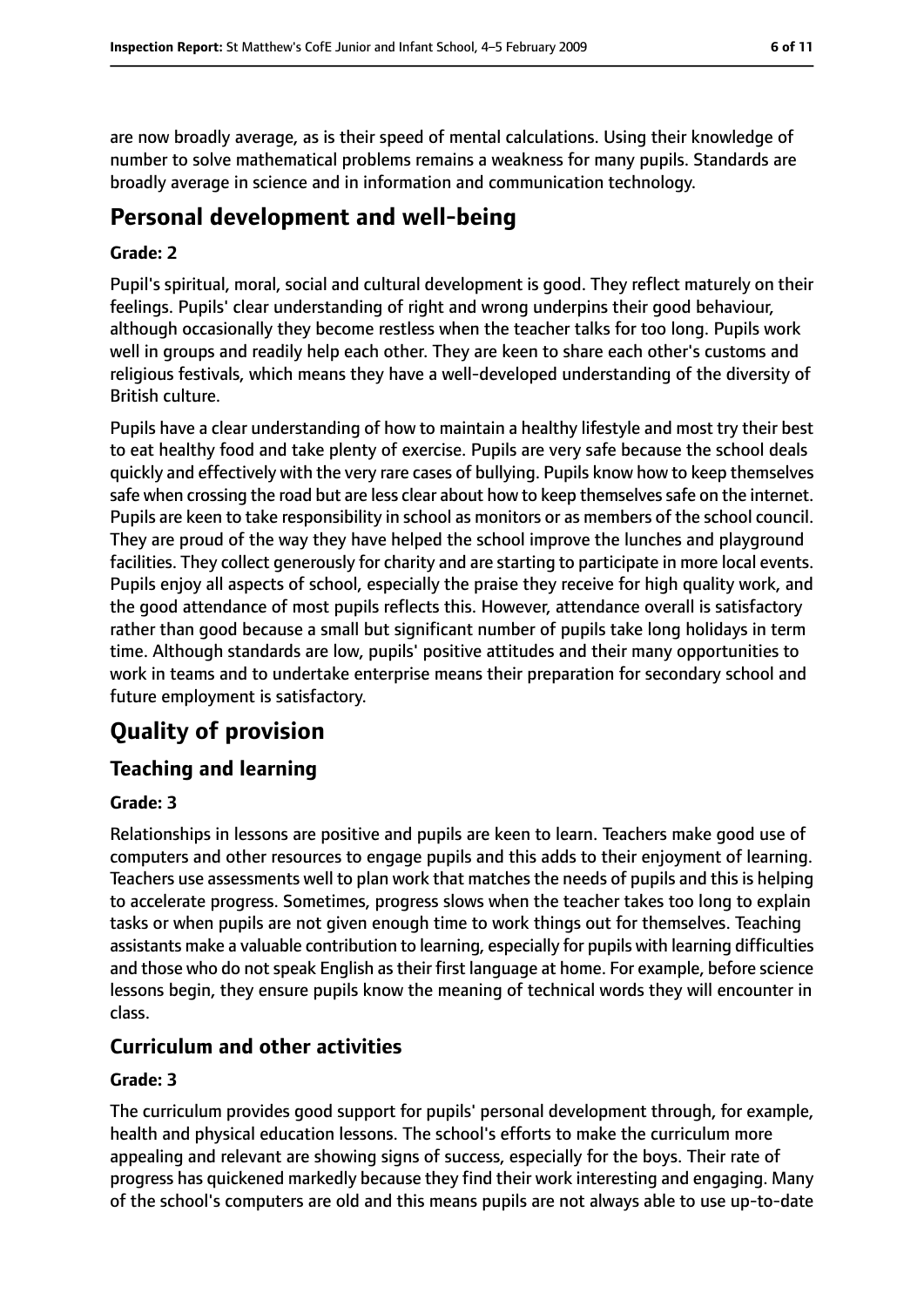software. There are not enough opportunities for pupils to write longer pieces of work in English and practise problem solving in mathematics. There is a satisfactory range of clubs that are very popular. Regular trips out of school widen pupils' horizons and raise their aspirations.

## **Care, guidance and support**

#### **Grade: 3**

Staff use their detailed knowledge of pupils and children well to provide them with a good standard of pastoral care. Pupils with learning difficulties have learning programmes that match their needs appropriately. Pupils who are at the early stages of learning English receive good support, especially from staff who speak their home language. The procedures to settle pupils who arrive during the academic year are effective. An example of the school's good use of outside agencies is its close cooperation with attendance officers to persuade parents not to take their children on holiday during term time. Child protection arrangements and health and safety procedures are robust and regularly updated.

Marking and other feedback provides pupils with clear guidance on how they can improve their work and meet their short-term goals. Pupils are not as secure in their knowledge of the levels they should reach in English, mathematics and science tests. This means that many of them are not able to measure the rate of their progress and take full responsibility for their learning.

# **Leadership and management**

#### **Grade: 3**

Rigorous monitoring and evaluation by the headteacher and her deputy headteacher ensures that the school has a largely accurate overview of its strengths and areas for development. Targets are challenging, and improvement plans are appropriate and effective. Some middle leaders are having a positive impact in raising standards. For example, their training has sharpened staff's skills in teaching graphs in mathematics and experiments in science. However, this is not a consistent picture because some are new and are not yet fully checking standards and promoting improvements in their areas of responsibility. The school has effective procedures to check pupils' progress and to provide extra help for those who fall behind so that they can catch up. The school has made a satisfactory start in its promotion of community cohesion. For example, it has had success in bringing parents from minority ethnic backgrounds together to discuss how they can contribute to their children's education. It is starting to develop links with schools overseas.

The governors work hard on behalf of the school. They are well informed about most aspects of school, although their understanding of data is still developing. They are not afraid to ask questions or hold the school to account.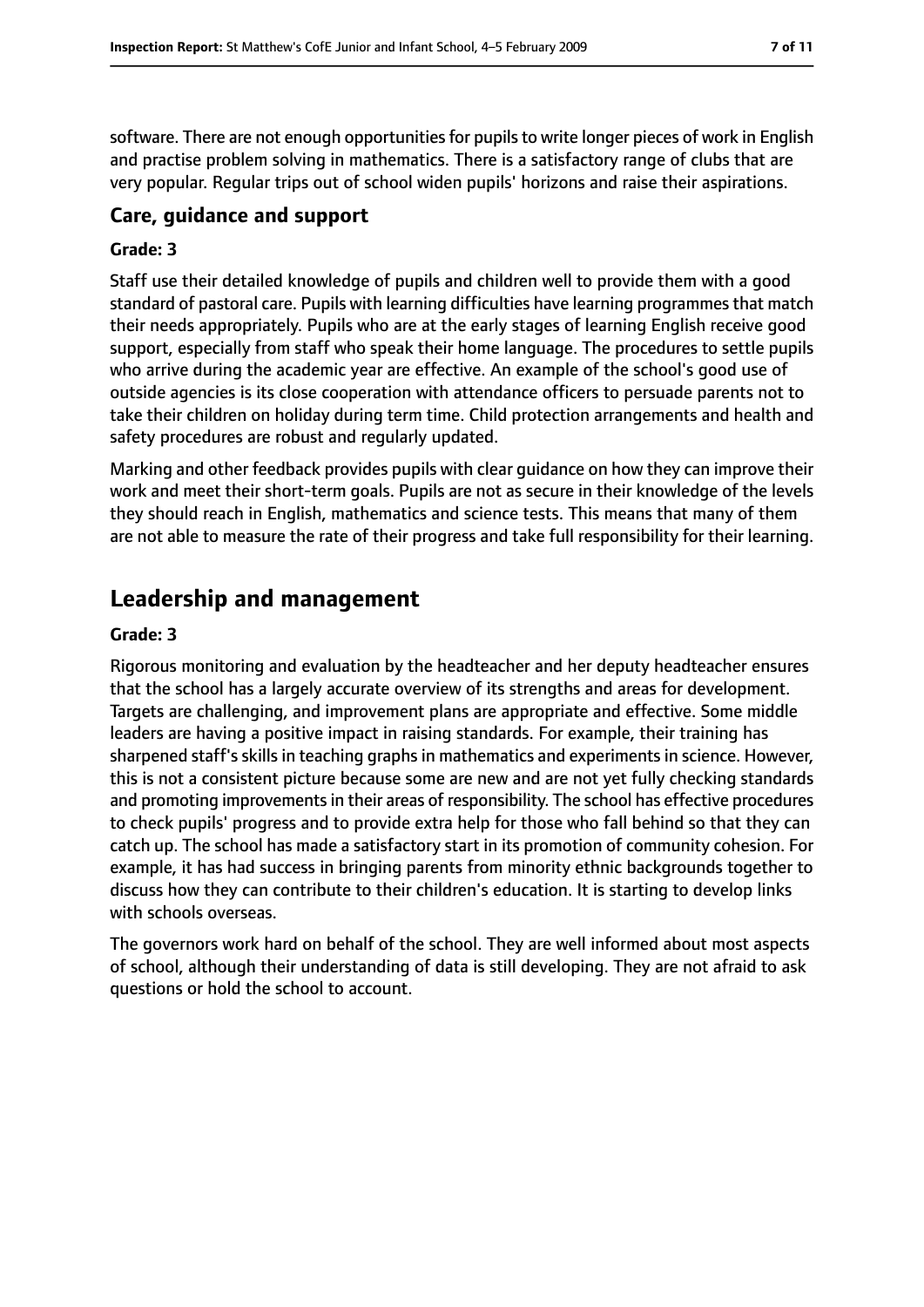**Any complaints about the inspection or the report should be made following the procedures set out in the guidance 'Complaints about school inspection', which is available from Ofsted's website: www.ofsted.gov.uk.**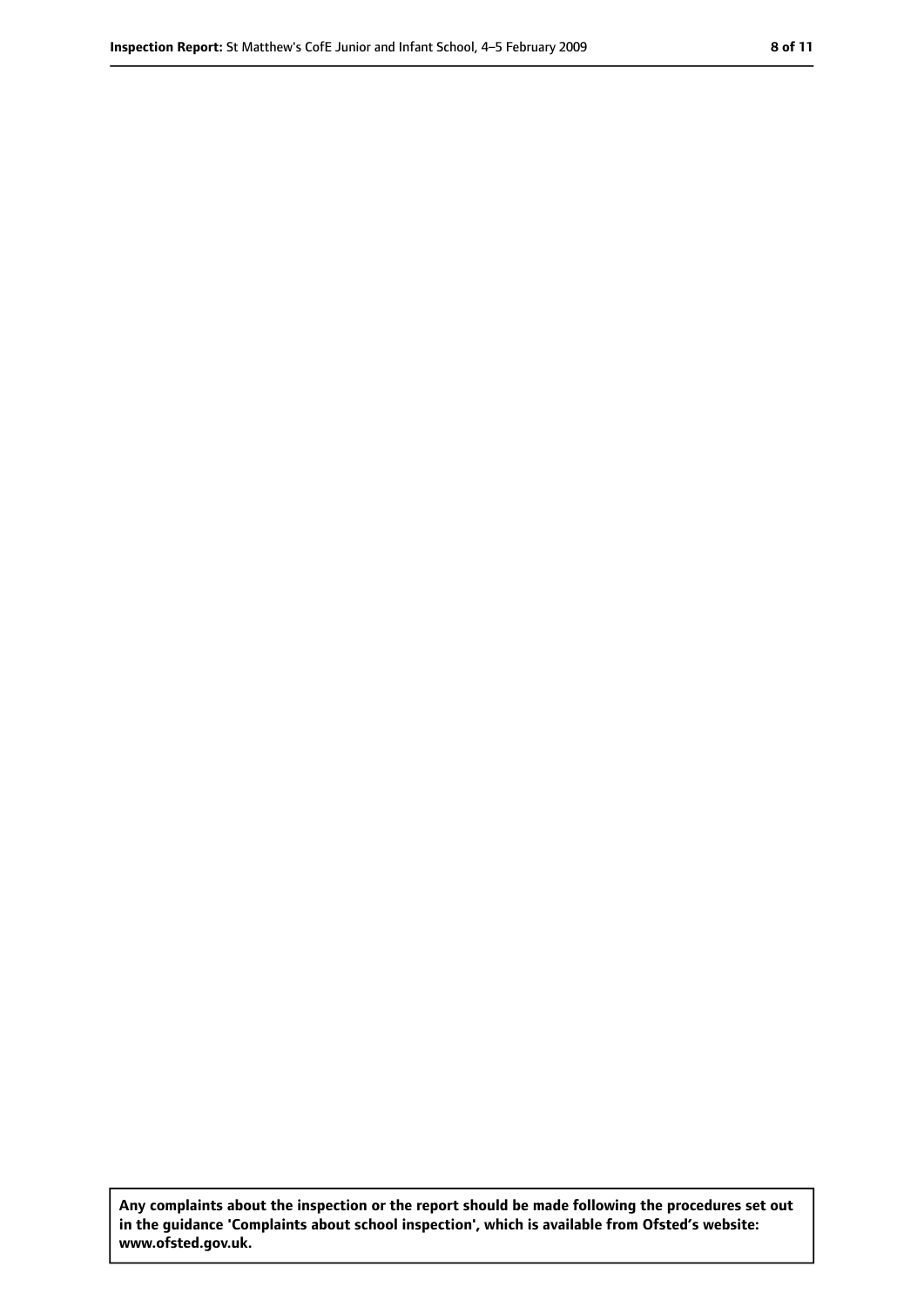# **Inspection judgements**

| Key to judgements: grade 1 is outstanding, grade 2 good, grade 3 satisfactory, and | <b>School</b>  |
|------------------------------------------------------------------------------------|----------------|
| arade 4 inadequate                                                                 | <b>Overall</b> |

#### **Overall effectiveness**

| How effective, efficient and inclusive is the provision of<br>education, integrated care and any extended services in meeting the<br>needs of learners? |     |
|---------------------------------------------------------------------------------------------------------------------------------------------------------|-----|
| Effective steps have been taken to promote improvement since the last<br>inspection                                                                     | Yes |
| How well does the school work in partnership with others to promote learners'<br>well being?                                                            |     |
| The capacity to make any necessary improvements                                                                                                         |     |

# **Effectiveness of the Early Years Foundation Stage**

| How effective is the provision in meeting the needs of children in the<br><b>EYFS?</b>       |  |
|----------------------------------------------------------------------------------------------|--|
| How well do children in the EYFS achieve?                                                    |  |
| How good are the overall personal development and well-being of the children<br>in the EYFS? |  |
| How effectively are children in the EYFS helped to learn and develop?                        |  |
| How effectively is the welfare of children in the EYFS promoted?                             |  |
| How effectively is provision in the EYFS led and managed?                                    |  |

## **Achievement and standards**

| How well do learners achieve?                                                                               |  |
|-------------------------------------------------------------------------------------------------------------|--|
| The standards <sup>1</sup> reached by learners                                                              |  |
| How well learners make progress, taking account of any significant variations<br>between groups of learners |  |
| How well learners with learning difficulties and/or disabilities make progress                              |  |

#### **Annex A**

<sup>&</sup>lt;sup>1</sup>Grade 1 - Exceptionally and consistently high; Grade 2 - Generally above average with none significantly below average; Grade 3 - Broadly average to below average; Grade 4 - Exceptionally low.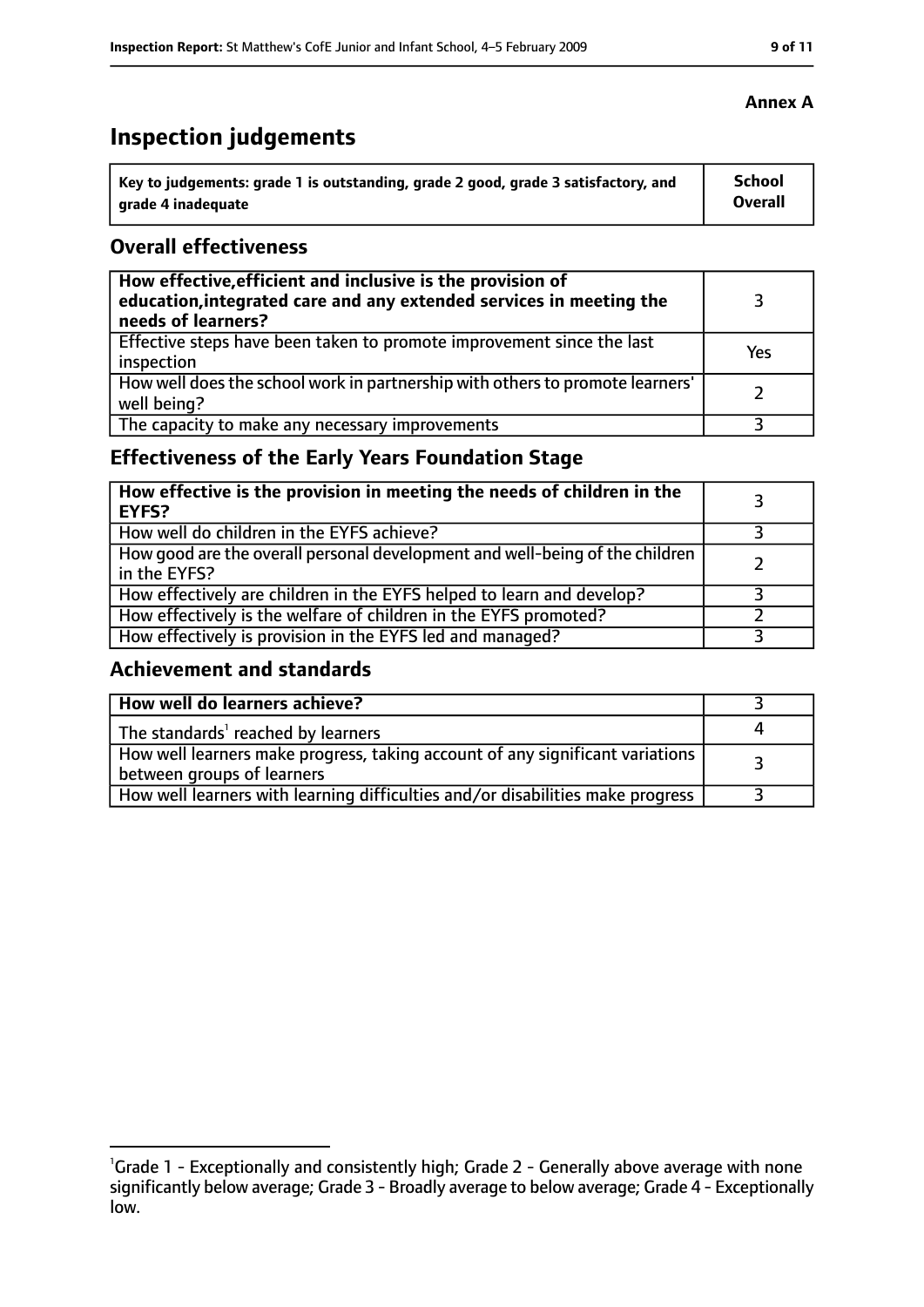# **Personal development and well-being**

| How good are the overall personal development and well-being of the<br>learners?                                 |  |
|------------------------------------------------------------------------------------------------------------------|--|
| The extent of learners' spiritual, moral, social and cultural development                                        |  |
| The extent to which learners adopt healthy lifestyles                                                            |  |
| The extent to which learners adopt safe practices                                                                |  |
| The extent to which learners enjoy their education                                                               |  |
| The attendance of learners                                                                                       |  |
| The behaviour of learners                                                                                        |  |
| The extent to which learners make a positive contribution to the community                                       |  |
| How well learners develop workplace and other skills that will contribute to<br>their future economic well-being |  |

# **The quality of provision**

| How effective are teaching and learning in meeting the full range of<br>learners' needs?              |  |
|-------------------------------------------------------------------------------------------------------|--|
| How well do the curriculum and other activities meet the range of needs and<br>interests of learners? |  |
| How well are learners cared for, quided and supported?                                                |  |

# **Leadership and management**

| How effective are leadership and management in raising achievement<br>and supporting all learners?                                              |     |
|-------------------------------------------------------------------------------------------------------------------------------------------------|-----|
| How effectively leaders and managers at all levels set clear direction leading<br>to improvement and promote high quality of care and education |     |
| How effectively leaders and managers use challenging targets to raise standards                                                                 | 3   |
| The effectiveness of the school's self-evaluation                                                                                               | 3   |
| How well equality of opportunity is promoted and discrimination eliminated                                                                      | 3   |
| How well does the school contribute to community cohesion?                                                                                      | 3   |
| How effectively and efficiently resources, including staff, are deployed to<br>achieve value for money                                          |     |
| The extent to which governors and other supervisory boards discharge their<br>responsibilities                                                  | 3   |
| Do procedures for safequarding learners meet current government<br>requirements?                                                                | Yes |
| Does this school require special measures?                                                                                                      | No  |
| Does this school require a notice to improve?                                                                                                   | No  |